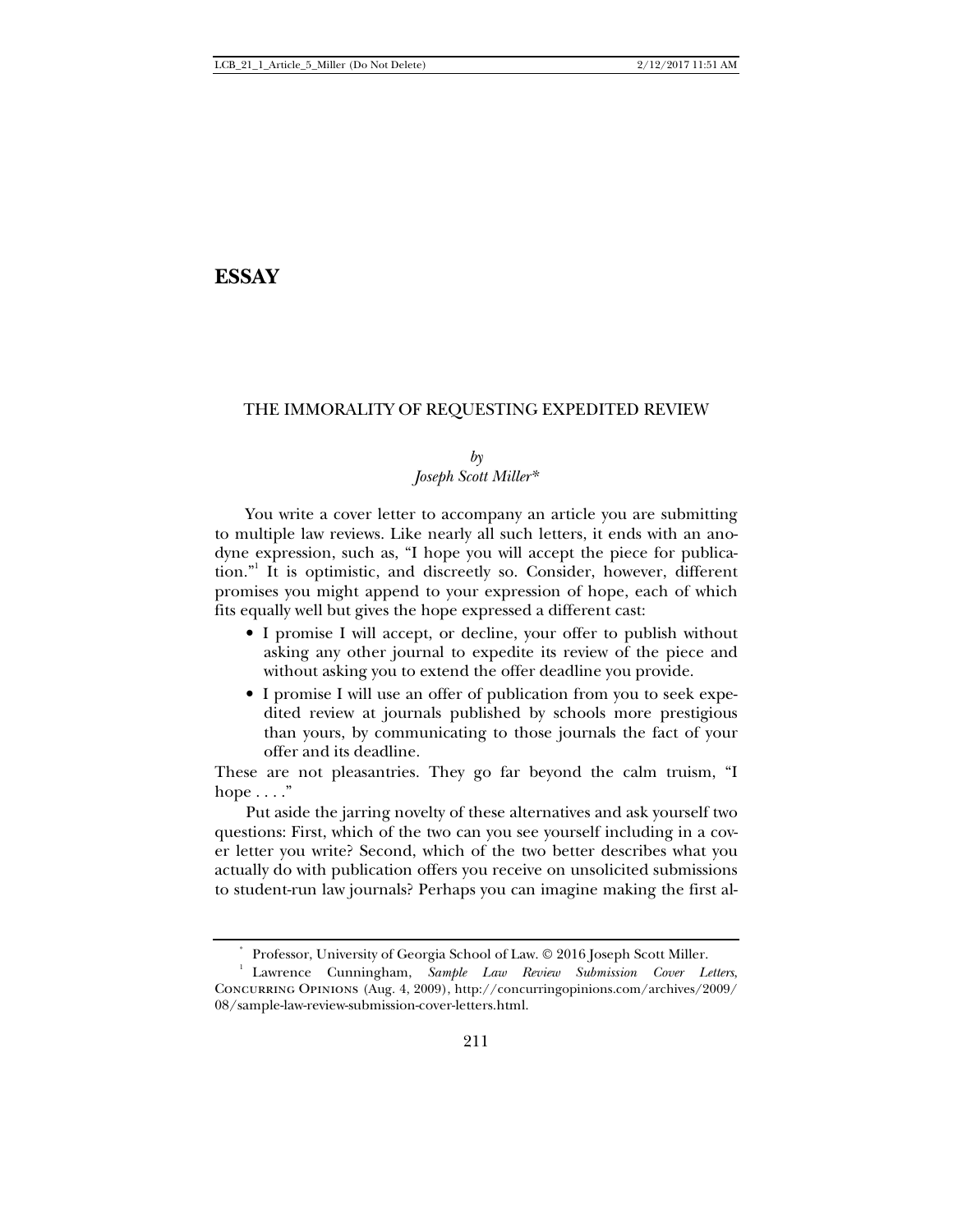## 212 LEWIS & CLARK LAW REVIEW [Vol. 21:1]

ternative promise.<sup>2</sup> The opposing promise, however, seems terribly harsh. Even though it forthrightly states the way many—most?—law professors seek to trade up most of the publication offers they receive, it is difficult to imagine having the brass to say it so plainly. Just as vice cloaked in piety can hide from virtue's gaze,<sup>3</sup> an expedited-review game can lurk behind many a simple "I hope . . . ."

Perhaps the typical law professor shrinks from describing the plan to ask others for expedited review because such voluble candor would be self-defeating. What law review would promptly consider a submission that accentuates a be-my-bargaining-chip proviso, when it could focus instead on the papers with more conventional, more congenial, cover letters? But this surmise only intensifies the realization that the common practice of requesting expedited review, parlaying publication offers from lower lows to higher highs, is morally problematic, though it involves neither force nor fraud.

The fact that requesting expedited review is common practice—that one can find advice to junior legal scholars that normalizes the practice,<sup>4</sup> and that the electronic submission platforms automate the practice $\sim$ 

4 *See, e.g.*, Gregory Scott Crespi, *Ranking the Environmental Law, Natural Resources Law, and Land Use Planning Journals: A Survey of Expert Opinion*, 23 Wm. & Mary Envtl. L. & Pol'y Rev. 273, 286 (1998) ("Once an author receives an offer of publication, he should then first negotiate with that journal to obtain a reasonably long period of time in which to decide on that offer; ideally at least two or three weeks. The author then can commence the tiresome but necessary 'trading-up' process, whereby the author calls each of the journals to which he has submitted the manuscript that are higher-ranked than the journal that has made the initial offer and requests an 'expedited review' of the article. This study is intended to provide information useful for limiting and focusing the trading-up effort . . . ."). Others describe the practice without commending or condemning it. *See, e.g.*, Nancy Levit, *Scholarship Advice for New Law Professors in the Electronic Age*, 16 Widener L.J. 947, 978– 79 (2007); Shima Baradaran Baughman, *Underneath the Law Review Submission Process: Part VII Expedited Reviews*, PrawfsBlawg (Apr. 24, 2012), http://prawfsblawg.blogs. com/prawfsblawg/2012/04/underneath-the-law-review-submission-process-part-viiexpedited-reviews.html.

<sup>5</sup> The ExpressO platform describes its automated expedite-request system on its FAQ page for authors. *FAQ for Authors,* ExpressO, http://law.bepress.com/expresso/ faq\_authors.html (follow "POST-SUBMISSION" hyperlink; then follow "How do I submit expedite requests?" hyperlink) (last visited Dec. 10, 2016). *See* Rob Walsh, *Legal Authors: We Heard You! Introducing More Improvements for Legal Authors!*, Scholastica (July 30, 2013), http://blog.scholasticahq.com/post/legal-authors-weheard-you-introducing-more-improvements-for-legal-authors/. The Scholastica platform not only automates requests for expedited review, but also publishes summary statistics about the practice. *See* Brian Cody, *Law Review Article Submissions Insights: A* 

<sup>&</sup>lt;sup>2</sup> I used it, for the first time, in the cover letter that accompanied this Essay, a facsimile of which can be found in Appendix A.

<sup>&</sup>lt;sup>3</sup> See FRANÇOIS DE LA ROCHEFOUCAULD, *Moral Reflections or Sententiae and Maxims: Fifth Edition*, *in* Collected Maxims & Other Reflections 1, 63 (E.H. Blackmore et al. trans., 2007) (1678) ("Hypocrisy is a form of homage that vice pays to virtue.").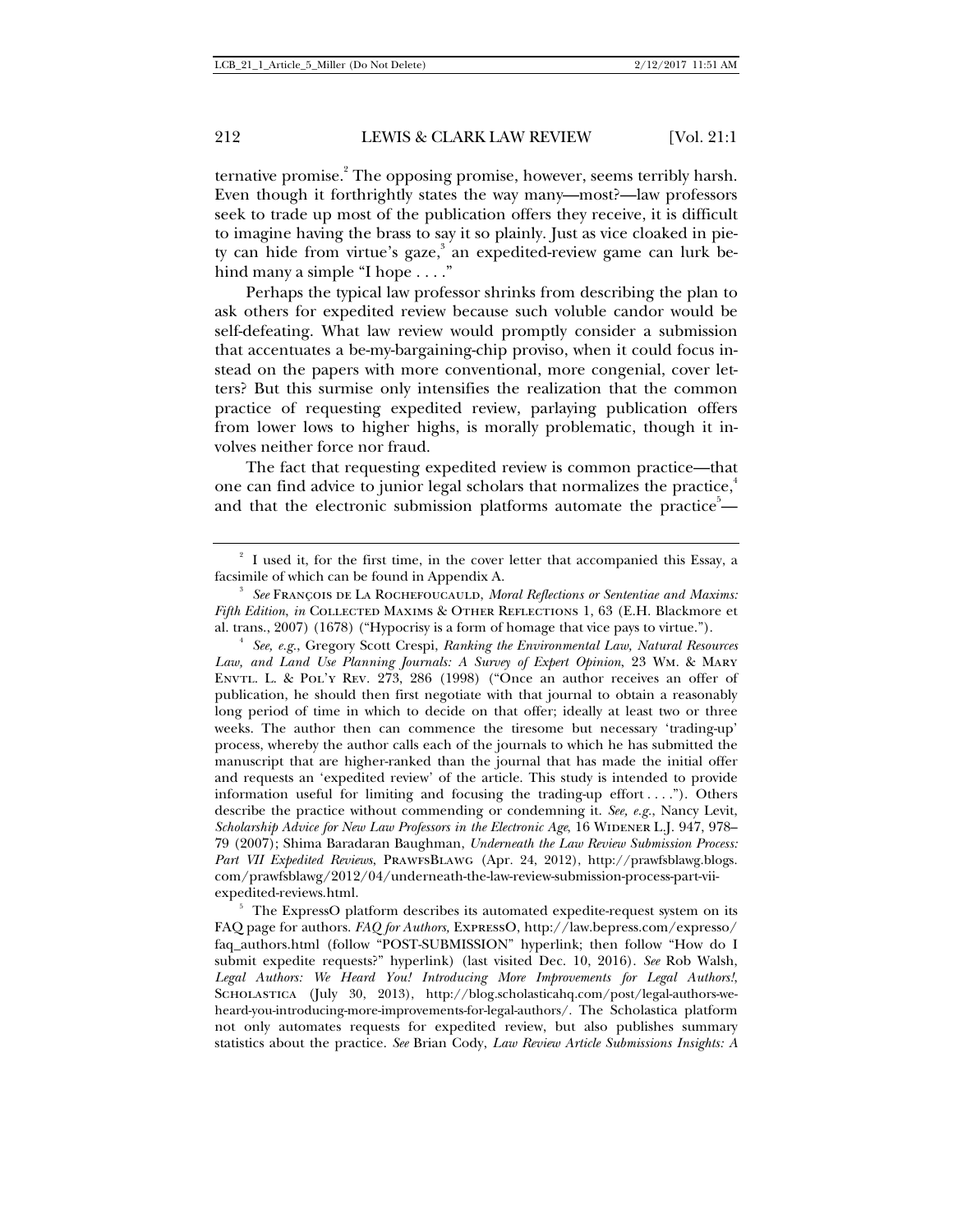### 2017] IMMORALITY OF REQUESTING EXPEDITED REVIEW 213

does not dissolve the moral problem. Treating the authors and journals as two sides of a multi-actor matching market yields helpful insights,<sup>6</sup> to be sure. But the market view fails to capture the fact that law professors hold positions of special trust and responsibility toward our students, and that law journals are fully integrated into a legal education that selfgoverning faculties must strive to provide ethically.<sup>7</sup> Should we not fear to teach our students, by our example, that what matters is only the height of the peak you reach, and not the boot marks you stamp on the bodies over which you scramble as you climb?

I have, in the past, used a law journal's offer of publication to request expedited review by one or more journals in which I would have preferred to publish. I now think I was morally wrong to have done so. I will not do it again. But why announce it? I write not to undo the wrong (I don't think I can), nor to apologize for it (though I do regret what I did). Instead, I write to explain my conclusion that requesting expedited review is immoral, in the hope it may persuade others to join me in rejecting the practice for themselves, or at the very least spark fresh discussion of its ethical status. We have moral agency here, though we seem to have lost sight of it.<sup>8</sup> Sad to say, those who think my goal is painfully oldfashioned or laughably naïve likely stopped reading this Essay at the title.

Take, as a given, that legal scholars—unlike scholars in other fields, who use a one-journal-at-a-time, peer-review model—typically submit un-

<sup>7</sup> I have found only one scholarly piece that explores the ramifications of this premise of the legal academy's professional ethical responsibility for the law review system. Neil Hamilton, *The Law Faculty's Ethical Failures Regarding Student-Edited Law Reviews*, 23 PROF. LAW., no. 4, at 34 (2016), http://www.americanbar.org/publications/ professional\_lawyer/2015/volume-23-number-4/the\_law\_facultys\_ethical\_failures\_ regarding\_studentedited\_law\_reviews.html. Professor Hamilton's target is our failure to establish and supervise a system of peer-review publication decisions. *Id.* at 40. ("The academic profession's duties of effective peer review are particularly important with respect to decisions regarding publication in the influential journals of each discipline . . . . But law professors, alone among the disciplines in the United States, have relied on apprentices to make these decisions in the most influential journals

without reasonable proactive faculty supervision and have thus failed in their duty of effective peer review."). The professional-ethics frame he uses is illuminating, both as to other questions about the design of the law review system, and for legal education more generally.

8 *See, e.g.*, Albert H. Yoon, *Editorial Bias in Legal Academia*, 5 J. Legal Analysis 309, 311 (2013) ("An offer to publish does not bind the author, but rather *invites* the author to leverage the offer by making an 'expedite' request with a higher-ranked law journal.") (emphasis added)). *Invites*?

*Data-Driven Look into the Yearly Legal Scholarship Cycle*, Scholastica (2016), http://scholasticahq.com/law-review-submissions-insights.

<sup>6</sup> Two especially insightful treatments are Paul H. Edelman, *Law Clerks, Law Reviews & Some Modest Proposals*, 7 Green Bag 2d 335, 335 (2004), and Stephen R. Heifetz, *Efficient Matching: Reforming the Market for Law Review Articles*, 5 Geo. Mason L. Rev. 629 (1997).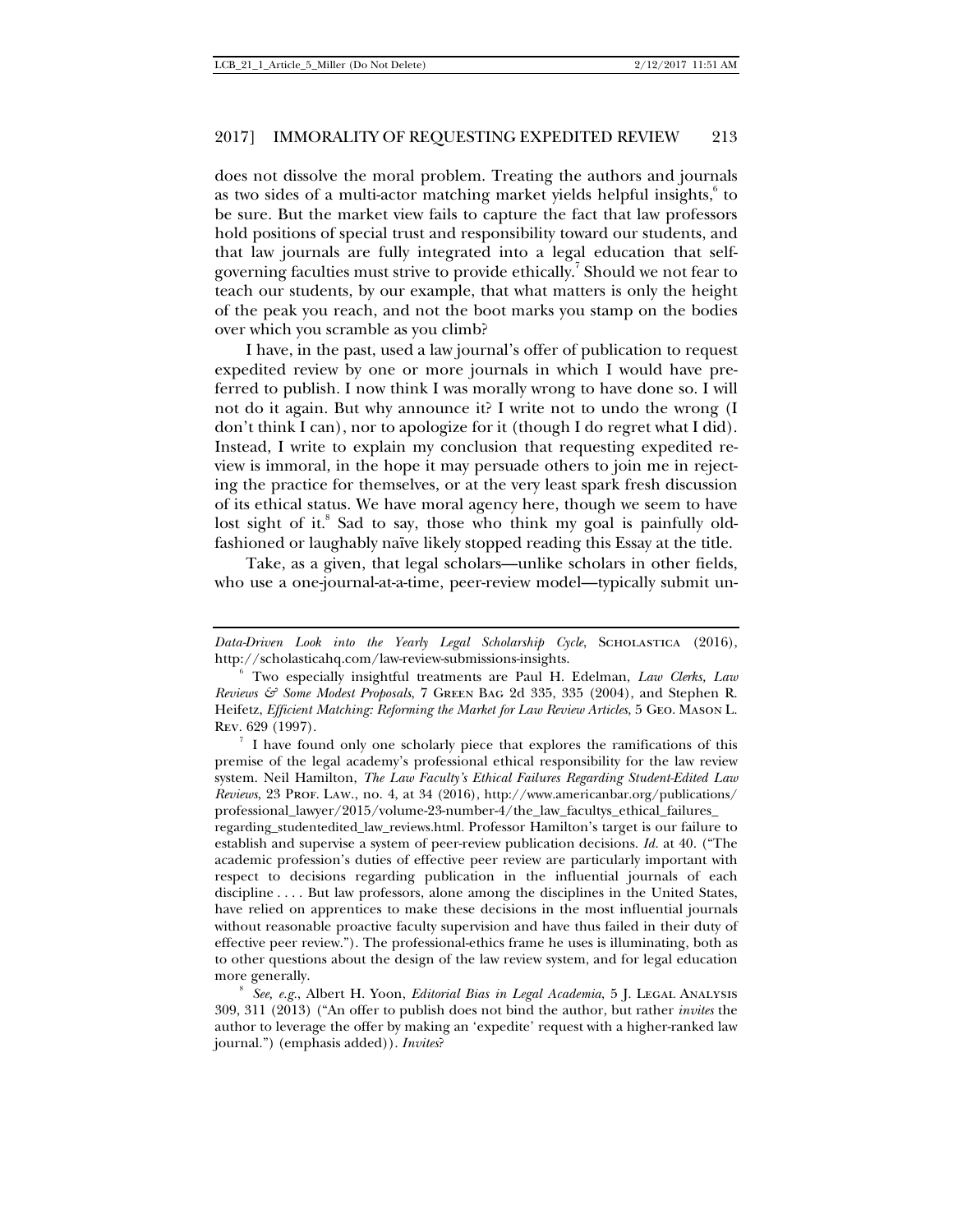## 214 LEWIS & CLARK LAW REVIEW [Vol. 21:1]

solicited manuscripts to multiple law reviews for their simultaneous con- $\mathrm{s}$ ideration. $\mathrm{^9}$  For  $30$  years now, law professors have been shopping the publication offers they already have in hand to editors at journals they would prefer.<sup>10</sup> Law review editors, facing a large wave of manuscripts to consider, use the expedite requests as one of their screening mechanisms.<sup>11</sup> As information about the piece goes, the fact of an offer from another journal *is* probative of the piece's quality.<sup>12</sup> Indeed, it has long been said that the most prestigious reviews rely heavily on the offers generated by other schools to focus their own efforts.<sup>13</sup>

The immorality here is not hard to discern: The law professor who uses an offer of publication to make an expedited-review request exploits the labor the earlier-offering journal's editors put into deciding to make that offer, converting one journal's staff into an uncompensated screening staff for a different journal. The request is the very means by which the author exploits the offering journal's resources. Moreover, the professor does so for his or her own career benefit, with no reciprocal benefit to the now-rebuffed journal.<sup>14</sup> For any given article, an author may ar-

<sup>11</sup> *See* Nathan H. Saunders, Note, *Student-Edited Law Reviews: Reflections and Responses of an Inmate*, 49 Duke L.J. 1663, 1666 (2000) ("Finally, and most importantly, let the editors of other law journals do your work for you; that is, concentrate your effort on expedited reviews—articles which have already received an offer from another journal.").

<sup>12</sup> *Id.* at 1666 n.12 (reasoning that an expedite request "alerts editors at the preferred law review [receiving the expedite request] that the article is probably worth publishing (since the editorial board of a competing law review clearly believes  $\frac{W}{SO}$   $\binom{80}{13}$ 

<sup>13</sup> *See* Carl Tobias, *Manuscript Selection Anti-Manifesto*, 80 Cornell L. Rev. 529, 534 (1995) ("Editors of most elite reviews frequently do not read manuscripts until writers call with an offer. A number of journals ask the offeror's identity, and a few even refuse to expedite review absent that information. These editors seem content to let less prestigious journals perform initial screens, in the apparent belief that only a narrow field of high quality manuscripts will eventually float to the apex of the hierarchy." (footnote omitted)); William C. Whitford, Forum, *The Need for an Exclusive Submission Policy for Law Review Articles*, 1994 Wis. L. Rev. 231, 231 ("Among authors it is widely believed that the 'top' reviews, such as those at Harvard or Yale, will not look at a manuscript unless the author is already famous (*e.g.*, Richard Posner or Lawrence Tribe), or until the manuscript has been accepted at a respectable law review.").

 $14$  If the rebuffed journal is published at the author's own law school, the student editors may benefit indirectly to a small degree, if—but only if—a long causal chain holds together: The author places the piece at a more prestigious journal, thus bolstering the author's reputation among other legal scholars (who, it must be said,

<sup>9</sup> *See* Edelman, *supra* note 6, at 338 (describing the law-professor norm and contrasting it with other university disciplines); Levit, *supra* note 4, at 975–76 (describing multi-journal submission).

<sup>10</sup> *See* Erik M. Jensen, *The Law Review Manuscript Glut: The Need for Guidelines*, 39 J. LEGAL EDUC. 383, 384-85 (1989) (describing the process); Jordan H. Leibman & James P. White, *How the Student-Edited Law Journals Make Their Publication Decisions*, 39 J. Legal Educ. 387, 409–10 (1989) (same).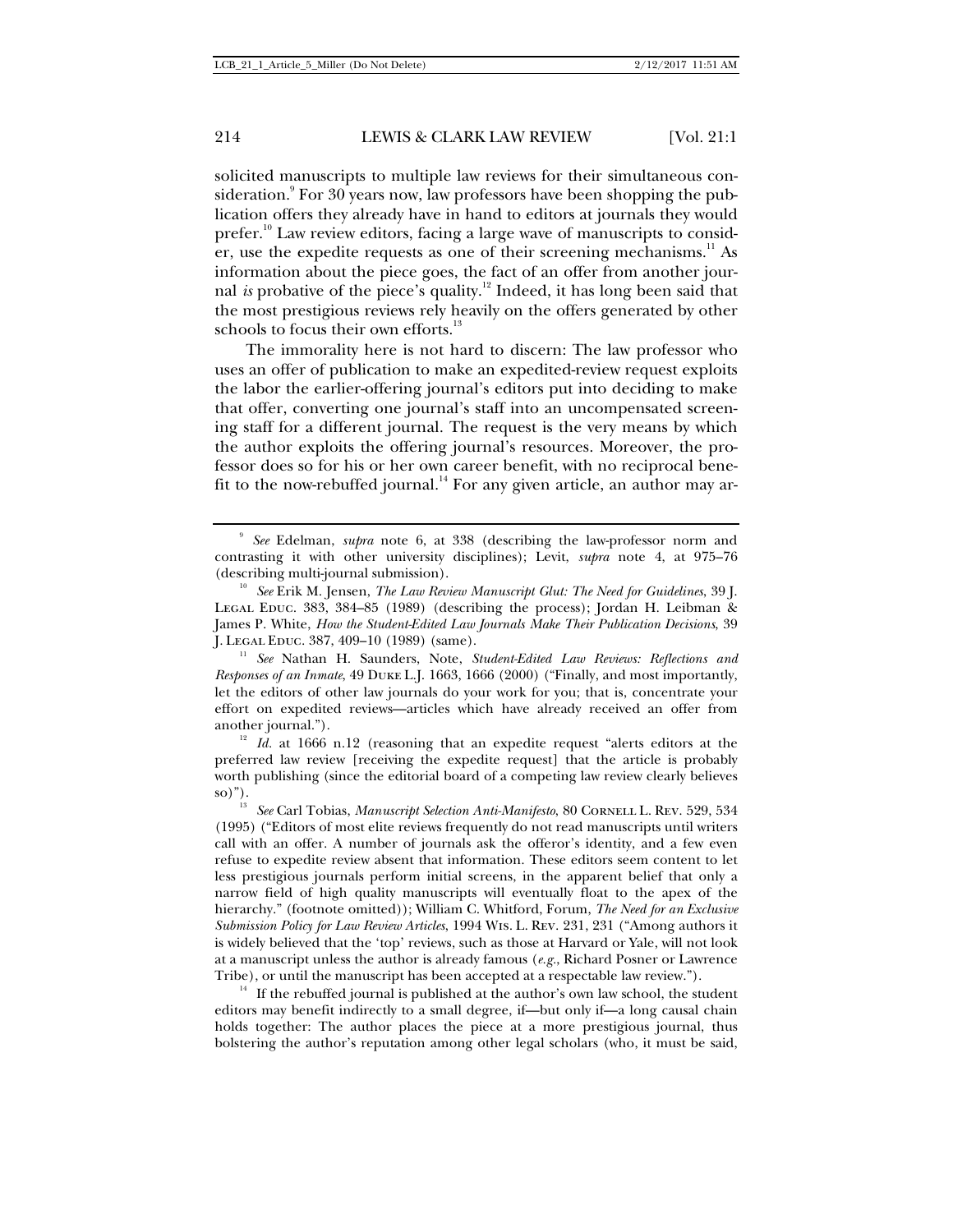### 2017] IMMORALITY OF REQUESTING EXPEDITED REVIEW 215

rogate multiple journals' labors, stringing a series of offers to land as desirable a placement as possible<sup>15</sup>—including, if needed, sideways moves to journals that are not more desirable but that provide a later-expiring offer, and thus supply more time in the notional trading pit.<sup>16</sup> In the extreme case, where the manuscript's final landing place is not sufficiently prestigious, in careerist terms, the author simply declines the undesirable journal's publication offer and waits to try again in the next submission cycle.<sup>17</sup> Importantly, because this ratchet runs only one way—from less prestigious to more prestigious reviews—there is no "average reciprocity of advantage" story<sup>18</sup> with which the editors of lower-ranked journals can console themselves.<sup>19</sup> The work they do is redistributed up the prestige hierarchy, never to return. The authors whose works they read, and lose, freely and knowingly orchestrate that redistribution. Again, what are we

<sup>18</sup> This construct, familiar from regulatory takings cases, and from property theory more generally, is one of "implicit in-kind compensation." Brian Angelo Lee, *Average Reciprocity of Advantage*, *in* Philosophical Foundations of Property Law 99, 100 (James Penner & Henry E. Smith eds., 2013).

<sup>19</sup> Perhaps there is a small cohort of journals, in the upper-middle ranks, that have roughly balanced (a) outflows of offers that one group of authors uses to trade up and away, and (b) inflows of expedite requests that another group of authors uses to trade up and into their pages. But except for this cohort, which is atypical, we can contrast the student editors' situation with that of would-be contractors submitting detailed bid documents to fulfill an elaborate request for proposal, or advertising agencies or law firms making costly pitches at the behest of potential clients. For the participants in those arms-length markets, who make shot after shot over time, it is "win some, lose some." They learn, and they go again. By sharp contrast, for the less advantaged law reviews it is "lose some, lose some," and for the most advantaged it is "win some, win some."

are being lazy by using the rank of the journal's publishing school as a strong proxy for scholarly quality). The author's school shares in that greater prestige, helping to buoy, or even enhance, the school's reputation among lawyers more generally. The school's good reputation benefits the school's alumni, including those who the author rebuffed during their time as editors at the school's law review.

<sup>15</sup> *See* Heifetz, *supra* note 6, at 635 ("[A]uthors often engage in multiple shopping expeditions. For example, an author might begin with offers from Illinois and William & Mary, move to offers from UCLA, Wisconsin, and Texas, and ultimately accept an offer from Chicago.").

<sup>16</sup> *See* Howard Wasserman, *Law Reviews Playing the Game*, PrawfsBlawg (Mar. 18, 2010), http://prawfsblawg.blogs.com/prawfsblawg/2010/03/law-reviews-playing-thegame.html (describing a law review offer designed to "keep[] authors from lateral trading just to extend the deadline and give the higher journals more time to read").

<sup>&</sup>lt;sup>17</sup> *See* Dan Subotnik, *A Law Review Editor and Faculty Author Learn to Speak Honestly,* 32 Touro L. Rev. 441, 444–46 (2016) (reporting such a case). Professor Subotnik later confirmed that, sadly, the piece is based on real events. Kathryn Rubino, *Fight Between Law Professor and Law Review Editor Gets Published*, Above the Law (July 15, 2016), http://abovethelaw.com/2016/07/fight-between-law-professor-and-law-revieweditor-gets-published/ (reporting, after contacting him, that Prof. Subotnik "was able to confirm the article was NOT purely fictional/satirical").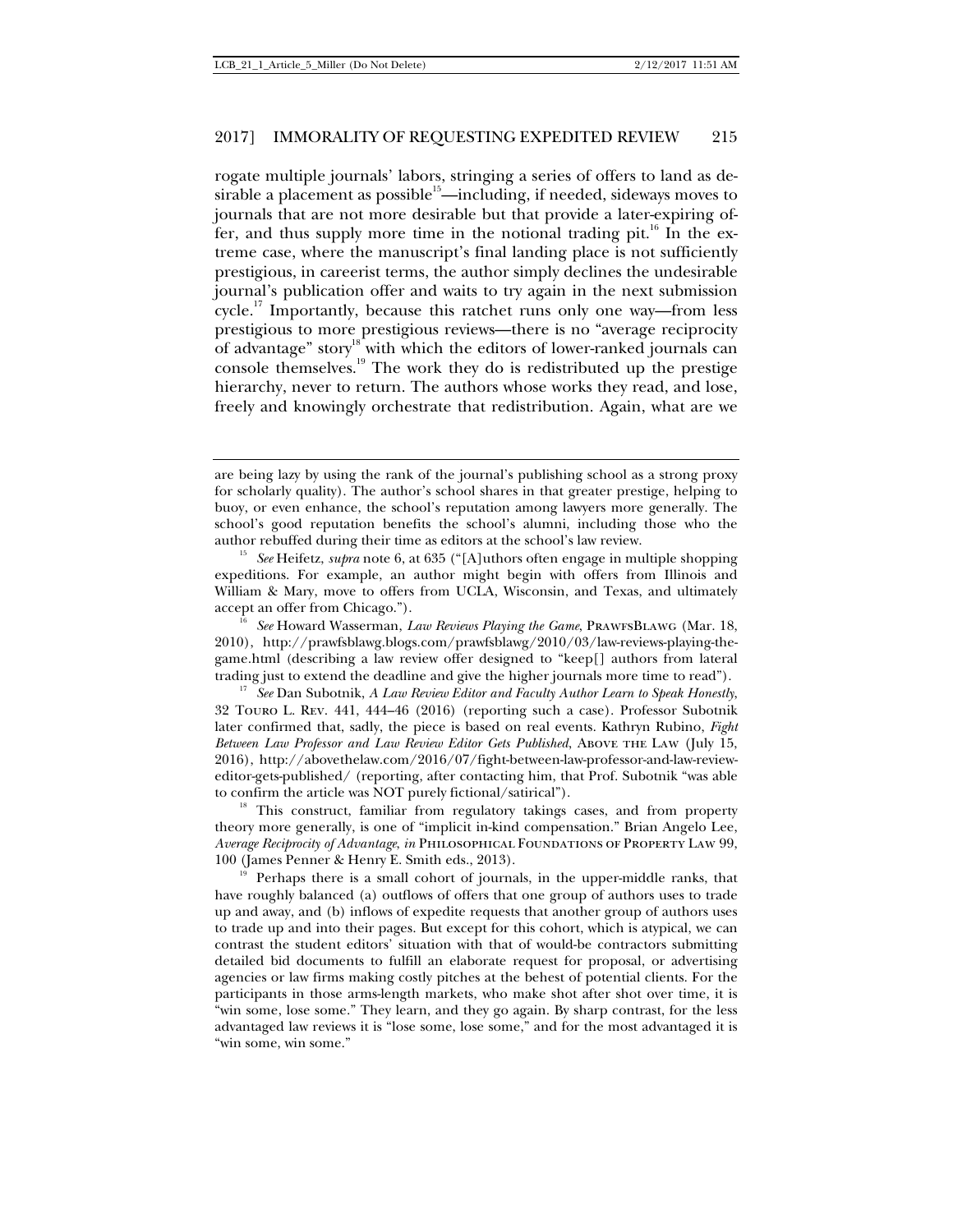### 216 LEWIS & CLARK LAW REVIEW [Vol. 21:1]

teaching our students? To make sacrifices for others who need their professional help, or to sacrifice the efforts of others to their own ambitions?

The fact that the students who receive an expedite request treat it as useful information only serves to throw the immorality into sharper relief. If the student editors at *Posh U Law Review* take the publication offer from *State U Law Review* seriously, it must be that they view the *State U* editors as having intelligence and discernment that is usefully comparable to their own. But if that is so, the author's commandeering the efforts of one to benefit the other (and himself) is all the more arbitrary and unjust; there is no substantive difference between these two sets of student editors that justifies the disparate treatment. There is, of course, a *positional* difference, the exploitation of which smacks of nothing so much as plundering oligarchs.

As I have reflected on the common practice of requesting expedited review, coming to view it as a disgrace to the legal academy (of which I am a part), I have wondered how so ostentatiously shameful a practice can have persisted for so long—not only persisted, but grown and thrived. Why has the legal academy failed to come to grips with the foul careerism of the expedited review request? Perhaps our collective failure is due, at least in part, to the fact that most law professors received their JDs from a small number of elite law schools—a plurality from Harvard, Yale, Stanford, and Chicago, with the remainder from about 20 other top-ranked schools.<sup>20</sup> These are the very schools, the very law journals, that gain the most within the expedite-request ecosystem. Student editors at less prestigious journals suffer not only a steady diversion of labor to others' benefit, but also the demoralization of sowing again and again where they will not reap. As one student remarked, in a recent study of law review editors, "[a]uthors are brutal. They are so calculating it's scary. They would sell you into slavery if Harvard asked them to  $\dots$ ."<sup>21</sup> Student editors at the most prestigious journals enjoy the inflow of expedite requests, and some go on to become legal scholars themselves.

Like Professor Edelman, I think it is possible that both law review editors and legal scholars would benefit, *practically*, from a marked shift

<sup>&</sup>lt;sup>20</sup> See Donna Fossum, *Law Professors: A Profile of the Teaching Branch of the Legal Profession*, 1980 Am. B. Found. Res. J. 501, 507–09, 527–28; Tracey E. George & Albert H. Yoon, *The Labor Market for New Law Professors*, 11 J. EMPIRICAL LEGAL STUD. 1, 15, 20 (2014); Richard E. Redding, *"Where Did You Go to Law School?" Gatekeeping for the Professoriate and Its Implications for Legal Education*, 53 J. Legal Educ. 594, 596–97, 599 & n.17, 600 tbl.1 (2003); Robert J. Borthwick & Jordan R. Schau, Note, *Gatekeepers of the Profession: An Empirical Profile of the Nation's Law Professors*, 25 U. Mich. J.L. Reform 191, 226–29 (1991).

<sup>21</sup> Leah M. Christensen & Julie A. Oseid, *Navigating the Law Review Article Selection Process: An Empirical Study of Those with All the Power—Student Editors*, 59 S.C. L. Rev. 175, 207 (2007) (ellipsis in original) (footnote omitted).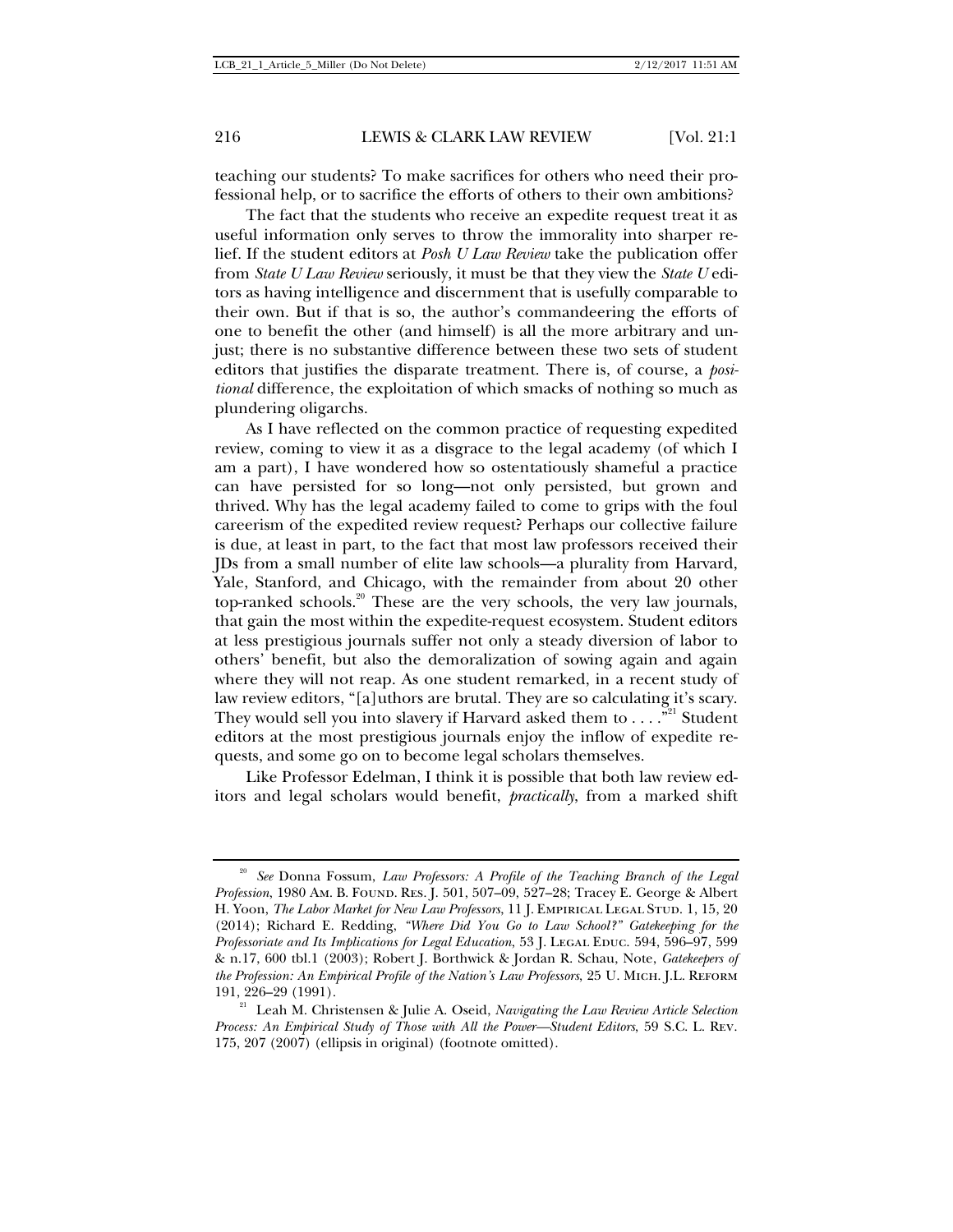### 2017] IMMORALITY OF REQUESTING EXPEDITED REVIEW 217

away from the now-standard trade-it-up, expedited-review practice.<sup>22</sup> But that is not why I care about the now nearly universal requests for expedited review. What I find arresting about the current practice is its vibrantly immoral character.

Cognizant of my own limitations, both moral and intellectual, let me close with a humble invitation to those who reject the view that expedite requests are immoral: Please start drafting cover letters for your manuscripts that show the courage of that conviction. Proudly promise to trade up, and let us know how you fare.

<sup>&</sup>lt;sup>22</sup> Edelman, *supra* note 6, at 341 (2004) (predicting that "[i]f the 'Just say "Yes"' norm could be inculcated in law faculty, then we might see . . . faculty would apply to fewer law reviews, submitting only to those law reviews with which they have some significant likelihood of being accepted and in which they would be willing to publish. . . . The law reviews would not be besieged by a flood of manuscripts that have no chance of actually appearing in the review (because they are either too awful or too good.) . . . An increase in academic credibility would follow, I think, since such a process would more closely follow the traditional academic model. Perhaps law faculty would become more self-aware of the quality of their own work, since the decision of which law reviews are appropriate for submission depends on an appraisal of the quality of the article." (footnote omitted)).